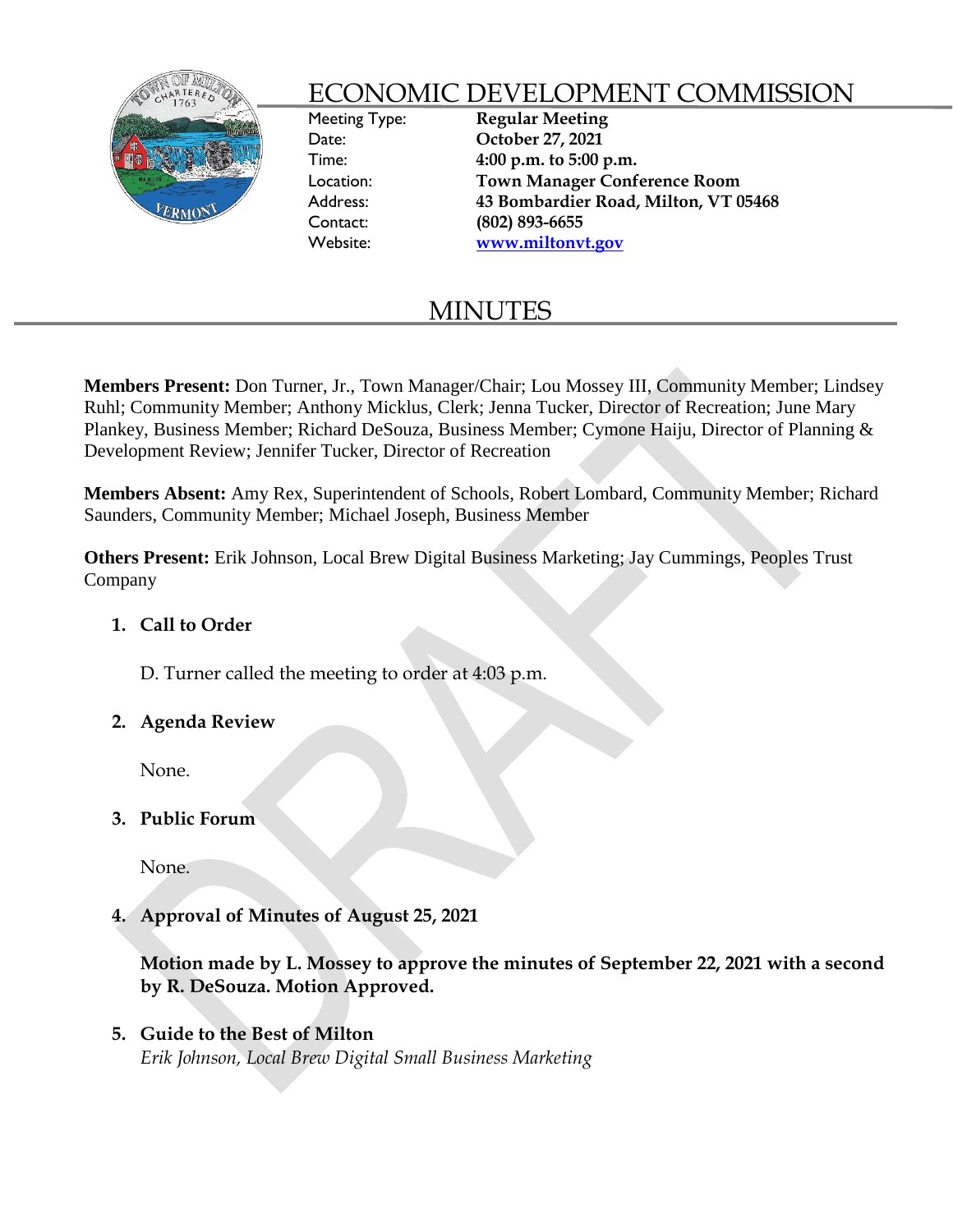Johnson created "Your Guide to Best of Saint Albans." An average of 10,000 guides are put out in St. Albans annually. Creates brochure and disseminates at local attractions (business, parks, restaurants, rest stops, etc.). Picked up by locals and visitors. Guides are refreshed annually and graphically updated every two years. Local Brew Digital also creates online directory for local businesses. Businesses pay an annual fee to be included in guidebook and online directory. Local Brew Digital next steps are to introduce businesses to guidebook with welcome packet. A guidebook for Milton could be distributed as early as April.

### **Motion made by D. Turner to endorse Guide to the Best of Milton, with a second by L. Mossey. Motion Approved.**

### **6. People's Trust**

*Jay Cummings, Business Developer Officer & Marketing Director*

About five years ago, People's Trust began hosting free seminars in St. Albans on subjects that local residents are interested in. Monthly seminars are scheduled in Milton through May (except December). Advertising for seminars occurs through e-blasts, Facebook ads, Front Porch Forum, etc.

#### **7. "Milton on the Move"**

Steering Committee met October 13th, facilitated by Vermont Council on Rural Development (VCRC). L. Ruhl, M. Joseph, & R. DeSouza were in attendance with a number of other community members. The community input process will be held over the course of three public meetings. Day, time, and forum themes were set for the first community meeting. All attendees were engaged in an effort with Milton's best interest in mind. It is important that community members come to the community meeting to voice input on the direction of Milton.

#### **8. ARPA Update**

*Don Turner, Jr., Town Manager*

The budget process has begun. Not many requests for funds have been made.

### **9. Staff Updates**

Don Turner, Jr., Town Manager - Ian Squirrel's job relocated and has stepped down as an EDC member.

Cymone Haiju, Director of Planning & Development Review - CCRPC recommends a study to be conducted for Milton's exit 17N.